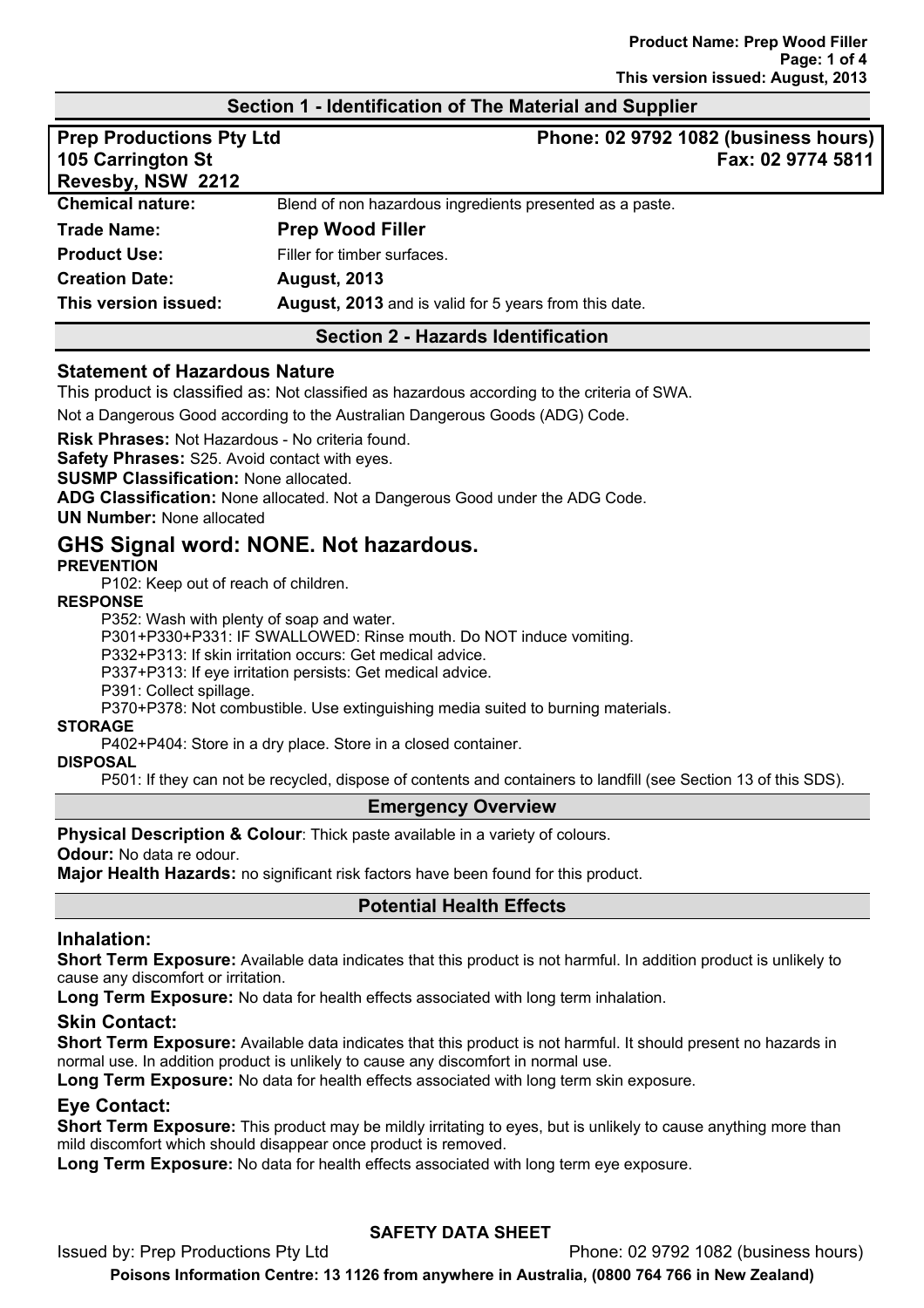#### **Ingestion:**

**Short Term Exposure:** Significant oral exposure is considered to be unlikely. However, this product may be irritating to mucous membranes but is unlikely to cause anything more than transient discomfort. **Long Term Exposure:** No data for health effects associated with long term ingestion.

#### **Carcinogen Status:**

**SWA:** No significant ingredient is classified as carcinogenic by SWA. **NTP:** No significant ingredient is classified as carcinogenic by NTP. **IARC:** No significant ingredient is classified as carcinogenic by IARC.

| Section 3 - Composition/Information on Ingredients |               |          |         |                                |
|----------------------------------------------------|---------------|----------|---------|--------------------------------|
| Ingredients                                        | <b>CAS No</b> | Conc, %  |         | TWA $(mg/m^3)$ STEL $(mg/m^3)$ |
| Non hazardous ingredients                          | secret        | 75-85    | not set | not set                        |
| <b>Biocide</b>                                     | secret        | max 1    | not set | not set                        |
| Water                                              | 7732-18-5     | to $100$ | not set | not set                        |
|                                                    |               |          |         |                                |

This is a commercial product whose exact ratio of components may vary slightly. Minor quantities of other non hazardous ingredients are also possible.

The SWA TWA exposure value is the average airborne concentration of a particular substance when calculated over a normal 8 hour working day for a 5 day working week. The STEL (Short Term Exposure Limit) is an exposure value that may be equalled (but should not be exceeded) for no longer than 15 minutes and should not be repeated more than 4 times per day. There should be at least 60 minutes between successive exposures at the STEL. The term "peak "is used when the TWA limit, because of the rapid action of the substance, should never be exceeded, even briefly.

#### **Section 4 - First Aid Measures**

#### **General Information:**

You should call The Poisons Information Centre if you feel that you may have been poisoned, burned or irritated by this product. The number is 13 1126 from anywhere in Australia (0800 764 766 in New Zealand) and is available at all times. Have this SDS with you when you call.

**Inhalation:** First aid is not generally required. If in doubt, contact a Poisons Information Centre or a doctor.

**Skin Contact:** Gently brush away excess particles. Irritation is unlikely. However, if irritation does occur, flush with lukewarm, gently flowing water for 5 minutes or until chemical is removed.

**Eye Contact:** Quickly and gently brush particles from eyes. No effects expected. If irritation does occur, flush contaminated eye(s) with lukewarm, gently flowing water for 5 minutes or until the product is removed. Obtain medical advice if irritation becomes painful or lasts more than a few minutes. Take special care if exposed person is wearing contact lenses.

**Ingestion:** If product is swallowed or gets in mouth, do NOT induce vomiting; wash mouth with water and give some water to drink. If symptoms develop, or if in doubt contact a Poisons Information Centre or a doctor.

## **Section 5 - Fire Fighting Measures**

**Fire and Explosion Hazards**: The major hazard in fires is usually inhalation of heated and toxic or oxygen deficient (or both), fire gases. There is no risk of an explosion from this product under normal circumstances if it is involved in a fire.

This product is likely to decompose only after heating to dryness, followed by further strong heating.

**Extinguishing Media:** Not combustible. Use extinguishing media suited to burning materials.

| Does not burn.                  |                                                                                                               |
|---------------------------------|---------------------------------------------------------------------------------------------------------------|
| Does not burn.                  |                                                                                                               |
| Does not burn.                  |                                                                                                               |
| Not applicable - does not burn. |                                                                                                               |
|                                 | <b>Fire Fighting:</b> If a significant quantity of this product is involved in a fire, call the fire brigade. |

**Flammability Class:** Does not burn.

## **Section 6 - Accidental Release Measures**

**Accidental release:** Minor spills do not normally need any special cleanup measures. In the event of a major spill, prevent spillage from entering drains or water courses. As a minimum, wear overalls, goggles and gloves. Suitable materials for protective clothing include rubber, PVC. Eye/face protective equipment should comprise as a minimum, protective glasses and, preferably, goggles. If there is a significant chance that dusts are likely to build up in cleanup area, we recommend that you use a suitable Dust Mask.

Stop leak if safe to do so, and contain spill. Sweep up and shovel or collect recoverable product into labelled containers for recycling or salvage, and dispose of promptly. Consider vacuuming if appropriate. Recycle containers

## **SAFETY DATA SHEET**

Issued by: Prep Productions Pty Ltd Phone: 02 9792 1082 (business hours)

**Poisons Information Centre: 13 1126 from anywhere in Australia, (0800 764 766 in New Zealand)**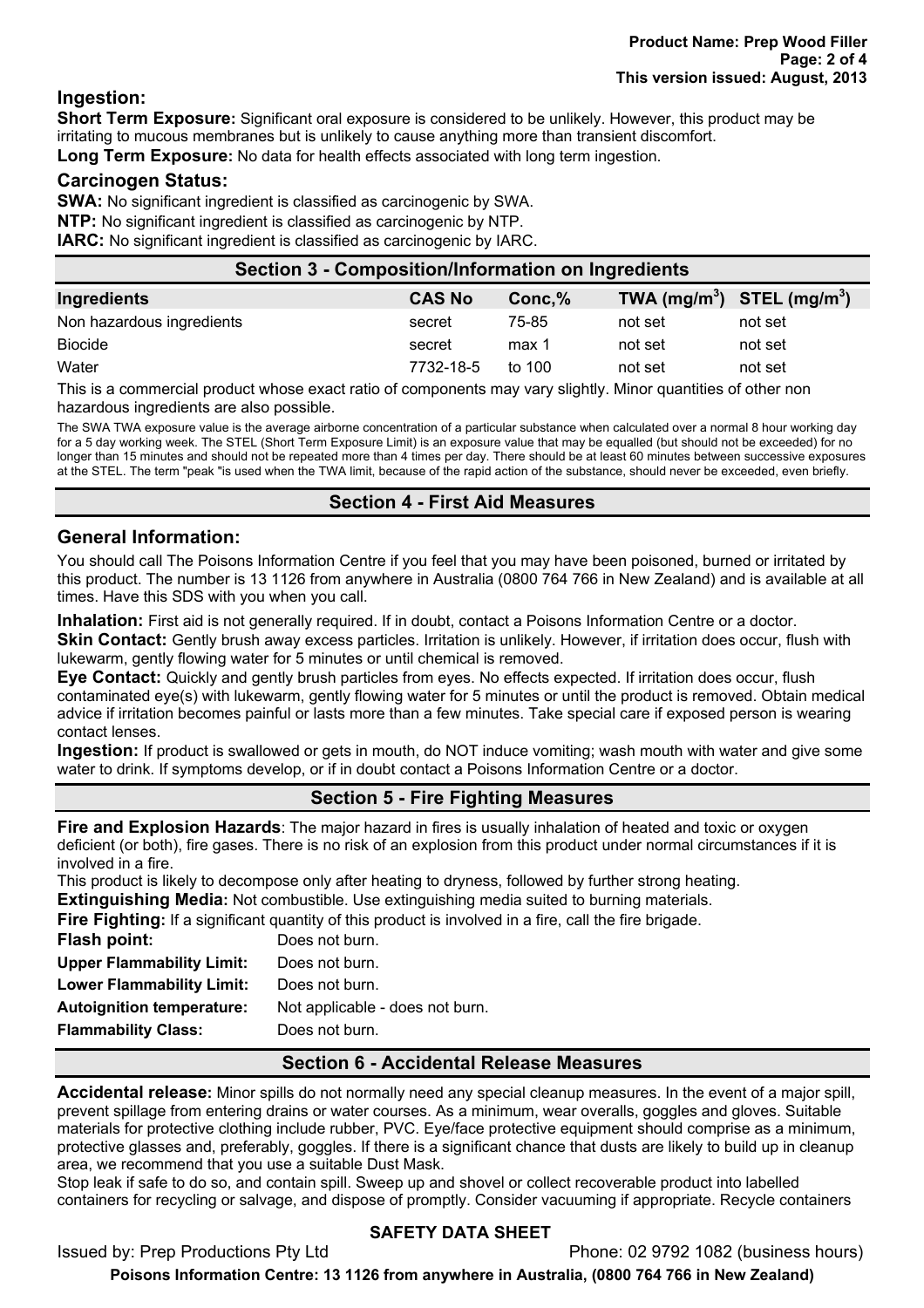#### **Product Name: Prep Wood Filler Page: 3 of 4 This version issued: August, 2013**

wherever possible after careful cleaning. After spills, wash area preventing runoff from entering drains. If a significant quantity of material enters drains, advise emergency services. This material may be suitable for approved landfill. Ensure legality of disposal by consulting regulations prior to disposal. Thoroughly launder protective clothing before storage or re-use. Advise laundry of nature of contamination when sending contaminated clothing to laundry.

# **Section 7 - Handling and Storage**

**Handling:** Keep exposure to this product to a minimum, and minimise the quantities kept in work areas. Check Section 8 of this SDS for details of personal protective measures, and make sure that those measures are followed. The measures detailed below under "Storage" should be followed during handling in order to minimise risks to persons using the product in the workplace. Also, avoid contact or contamination of product with incompatible materials listed in Section 10.

**Storage:** Make sure that containers of this product are kept tightly closed. Keep containers dry and away from water. Make sure that the product does not come into contact with substances listed under "Incompatibilities" in Section 10. Check packaging - there may be further storage instructions on the label.

## **Section 8 - Exposure Controls and Personal Protection**

The following Australian Standards will provide general advice regarding safety clothing and equipment:

Respiratory equipment: **AS/NZS 1715**, Protective Gloves: **AS 2161**, Occupational Protective Clothing: AS/NZS 4501 set 2008, Industrial Eye Protection: **AS1336** and **AS/NZS 1337**, Occupational Protective Footwear: **AS/NZS2210**.

#### **SWA Exposure Limits TWA (mg/m<sup>3</sup>**

**) STEL (mg/m<sup>3</sup> )** 

Exposure limits have not been established by SWA for any of the significant ingredients in this product.

No special equipment is usually needed when occasionally handling small quantities. The following instructions are for bulk handling or where regular exposure in an occupational setting occurs without proper containment systems. **Ventilation:** No special ventilation requirements are normally necessary for this product. However make sure that the work environment remains clean and that dusts are minimised.

**Eye Protection:** Eye protection is not normally necessary when this product is being used. However, if in doubt, wear suitable protective glasses or goggles.

**Skin Protection:** The information at hand indicates that this product is not harmful and that normally no special skin protection is necessary. However, we suggest that you routinely avoid contact with all chemical products and that you wear suitable gloves (preferably elbow-length) when skin contact is likely.

**Protective Material Types:** There is no specific recommendation for any particular protective material type. **Respirator:** If there is a significant chance that dusts are likely to build up in the area where this product is being used, we recommend that you use a suitable Dust Mask.

## **Section 9 - Physical and Chemical Properties:**

| <b>Physical Description &amp; colour:</b><br>Odour: | Thick paste available in a variety of colours.<br>No data re odour. |
|-----------------------------------------------------|---------------------------------------------------------------------|
| <b>Boiling Point:</b>                               | Approximately 100°C at 100kPa.                                      |
| <b>Freezing/Melting Point:</b>                      | No specific data. Paste at normal temperatures.                     |
| <b>Volatiles:</b>                                   | Water component.                                                    |
| <b>Vapour Pressure:</b>                             | 2.37 kPa at 20°C (water vapour pressure).                           |
| <b>Vapour Density:</b>                              | Not applicable.                                                     |
| <b>Specific Gravity:</b>                            | 2.2                                                                 |
| <b>Water Solubility:</b>                            | Some, but not all ingredients are soluble.                          |
| pH:                                                 | No data.                                                            |
| <b>Volatility:</b>                                  | No data.                                                            |
| <b>Odour Threshold:</b>                             | No data.                                                            |
| <b>Evaporation Rate:</b>                            | Not applicable.                                                     |
| <b>Coeff Oil/water Distribution:</b>                | No data                                                             |
| <b>Viscosity:</b>                                   | Not applicable.                                                     |
| <b>Autoignition temp:</b>                           | Not applicable - does not burn.                                     |

**Section 10 - Stability and Reactivity** 

**Reactivity:** This product is unlikely to react or decompose under normal storage conditions. However, if you have any doubts, contact the supplier for advice on shelf life properties.

**Conditions to Avoid:** Keep containers tightly closed. Containers should be kept dry.

**Incompatibilities:** No particular Incompatibilities.

# **SAFETY DATA SHEET**

Issued by: Prep Productions Pty Ltd Phone: 02 9792 1082 (business hours) **Poisons Information Centre: 13 1126 from anywhere in Australia, (0800 764 766 in New Zealand)**